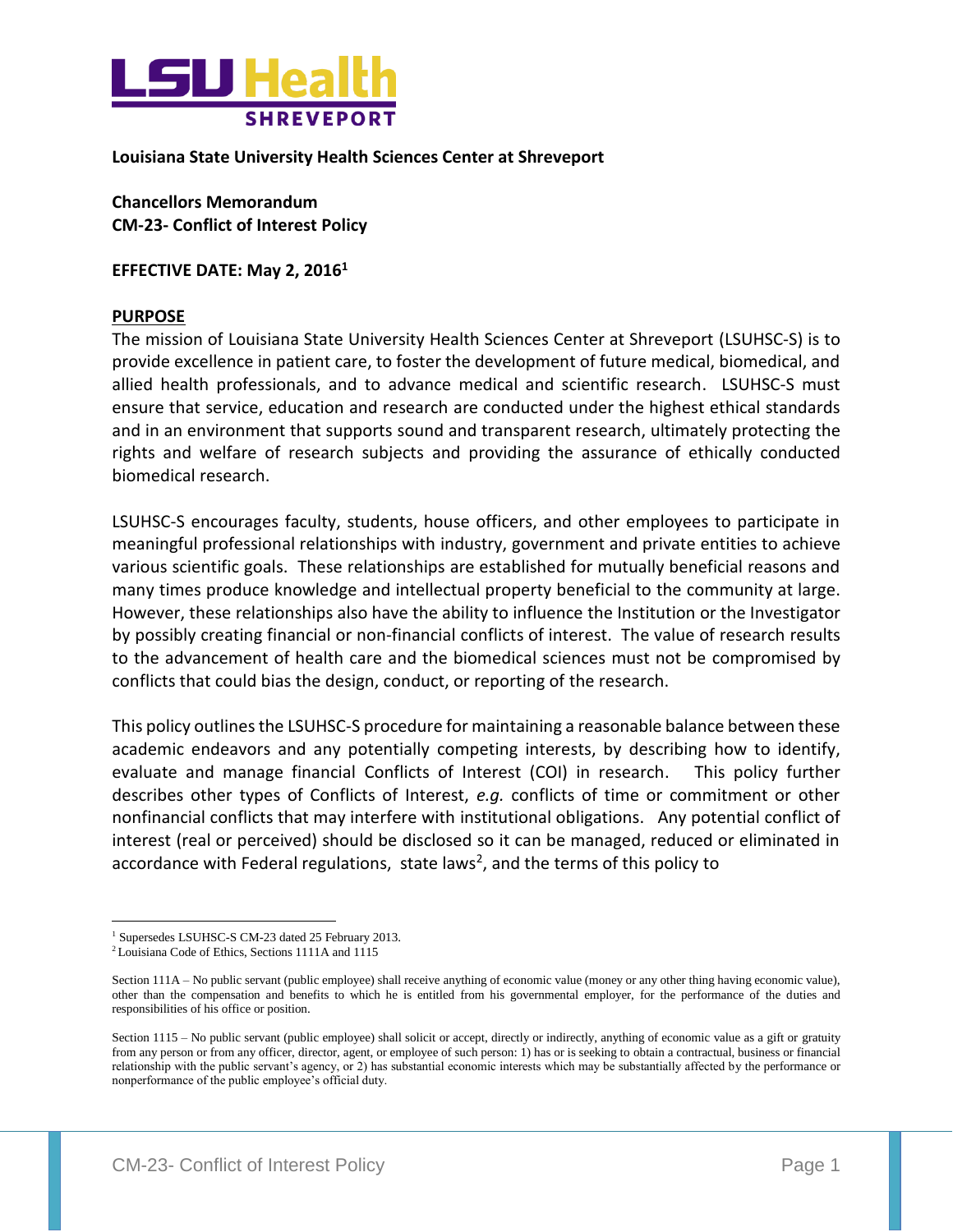

ensure academic pursuits are conducted in an open and transparent manner and with a high level of scientific integrity.

This policy is in compliance with:

Title 42 Code of Federal Regulations (CFR), Part 50, Subpart F, Responsibility of Applicants for Promoting Objectivity in Research for Which PHS Funding is Sought;

Title 45 Code of Federal Regulations (CFR), Part 94, Responsible Prospective Contractors; and, National Science Foundation, Grant Policy Manual, Ch. 510, Conflict of Interests Policy ("NSF 510)

## **SCOPE**

This policy applies to all research personnel, regardless of title or position, who are responsible for the design, conduct, or reporting of research at LSUHSC-S, regardless of funding source. This includes LSUHSC-S faculty members (including part-time, gratis, and visiting faculty), staff and other employees, house officers and students (including post-doctoral fellows) engaged in research or academic pursuits.

This policy also applies to all senior leadership of the Institution and any individual indirectly involved in research oversight. Research oversight includes, but is not limited to, Institutional Review Board, IACUC, and Conflict of Interest committee membership.

Subcontractors, sub-grantees or collaborators from other institutions engaged in LSUHSC-S research must provide written certification to LSUHSC-S that their Institution(s) are in full compliance with 42 CFR 50, *Conflicts of Interest Regulation<sup>3</sup> ,* or comply with this policy*.* Written certification must be provided by subcontractor, sub-grantee or collaborator prior to submission of application for grant or protocol approval. LSUHSC- S reserves the right to review their COI policy for compliance with Federal regulations and, if necessary, require compliance with the LSUHSC-S COI policy.

## **RESPONSIBILITY FOR DISCLOSURE REVIEW**

The Office of Legal Affairs and Organizational Integrity reviews all Individual and Institutional *Annual Disclosure Certifications* and *Disclosure Updates.* If an SFI is disclosed related to research, or if there appears to be a potential for conflict of interest, all information will be forwarded to the Conflict of Interest Committee for review and management plan implementation, as necessary.

### **DEFINITIONS**

 $\overline{a}$ 

**Academic Pursuits:** Academic pursuits include research at any stage; teaching of trainees or colleagues; and management of resources in support of academic pursuits.

<sup>3</sup> 42 CFR Part 50: *Responsibility of Applicants for Promoting Objectivity in Research for which Public Health Service Funding is Sought and responsible Prospective Contractors.*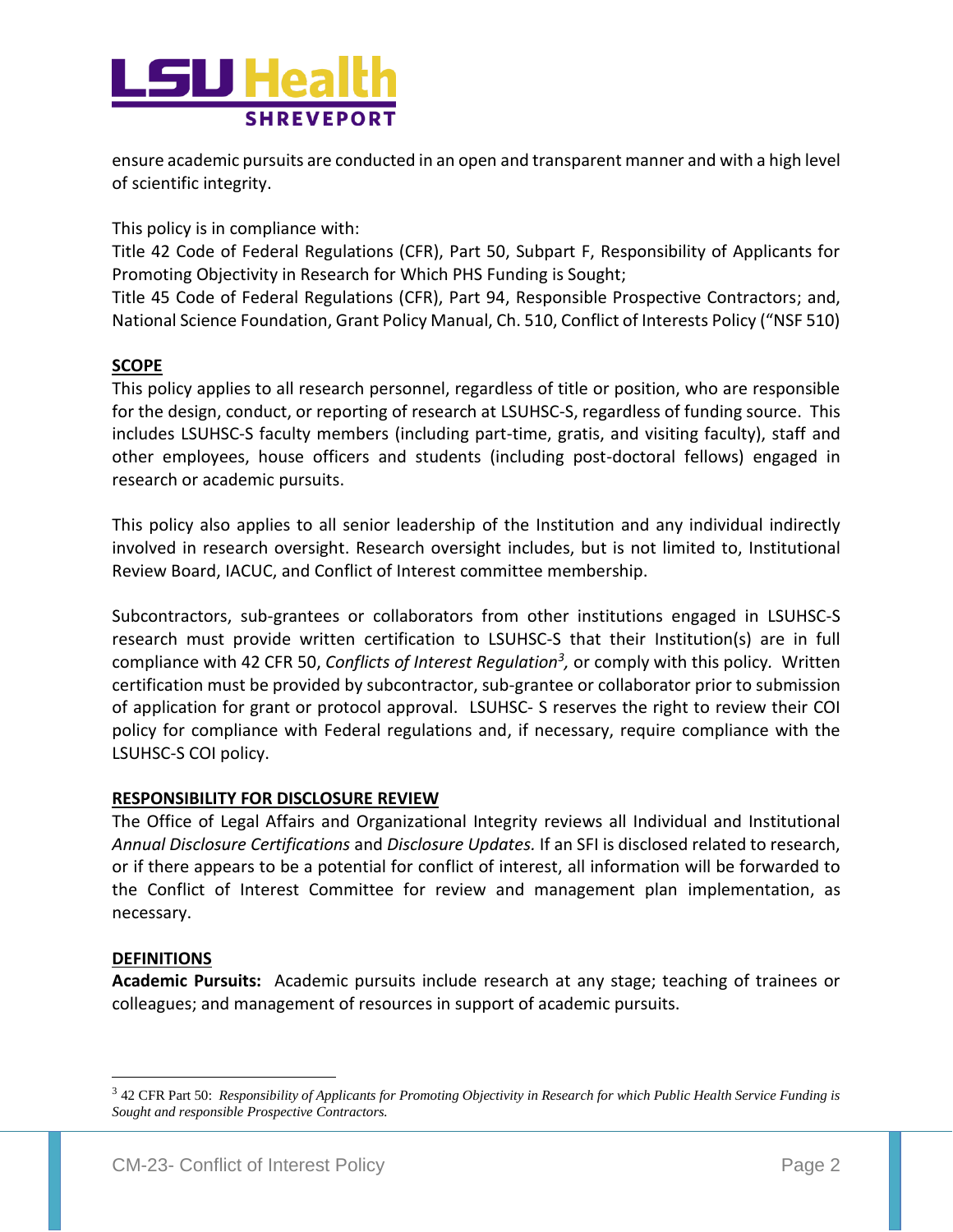

**Annual Certification**: Annual disclosure of potential financial conflicts of interest by Individuals and the Institution which is completed at the beginning of the fiscal year (July 1), or when a person is new to LSUHSC-S and is covered by this policy.

**COI Xpress/SHIELDS:** Electronic COI disclosure management system located at [https://shields.lsuhealthsystem.org](https://shields.lsuhealthsystem.org/).

**Conflict of Commitment:** A conflict of commitment arises when professional activities apart from LSUHSC-S interfere with the individual's paramount full-time obligations to students, colleagues, patients and the fundamental mission of LSUHSC-S. Conflict of commitment only involves questions of obligation and time effort.

**Conflict of Interest (COI):** A situation in which financial or other personal considerations have the potential to compromise or bias professional judgment and objectivity, and could undermine the integrity of an academic pursuit. An apparent conflict of interest is one in which a reasonable person would think that the professional's judgment is likely to be compromised. A potential conflict of interest involves a situation that may develop into an actual conflict of interest.

**Disclosure Update:** Modification/update of the *Individual Annual Certification* which must be completed within 30 days of the discovery or acquisition (*e.g.* through purchase, marriage or inheritance) of a new significant financial interest (42 CFR 50.604(3)). Modification/update of the Institutional Annual Certification which must be completed quarterly indicating any changes resulting in new Significant Financial Interest(s) held by the Institution.

**Financial Conflict of Interest:** Refers to any financial interest that competes with an individual's obligation to protect the integrity of the academic pursuit and especially the rights and welfare of research subjects. While financial interests may not compromise intellectual honesty or institutional integrity, they must not have the appearance of compromising LSUHSC-S values and missions of teaching, research and public service.

**Significant Financial Interest (SFI):** A significant financial interest consists of one or more of the following interests of the Investigator (and those of the Investigator's spouse and dependent children) that reasonably appear to be related to the Investigator's institutional responsibilities.

> With regard to any publicly traded entity, a SFI exists if the value of any remuneration received from the entity in the twelve months preceding the disclosure and the value of any equity interest in the entity as of the date of disclosure, when aggregated, exceeds \$5,000. For purposes of this definition, remuneration includes salary and any payment for services not otherwise identified as salary (*e.g.* consulting fees, honoraria, paid authorship); equity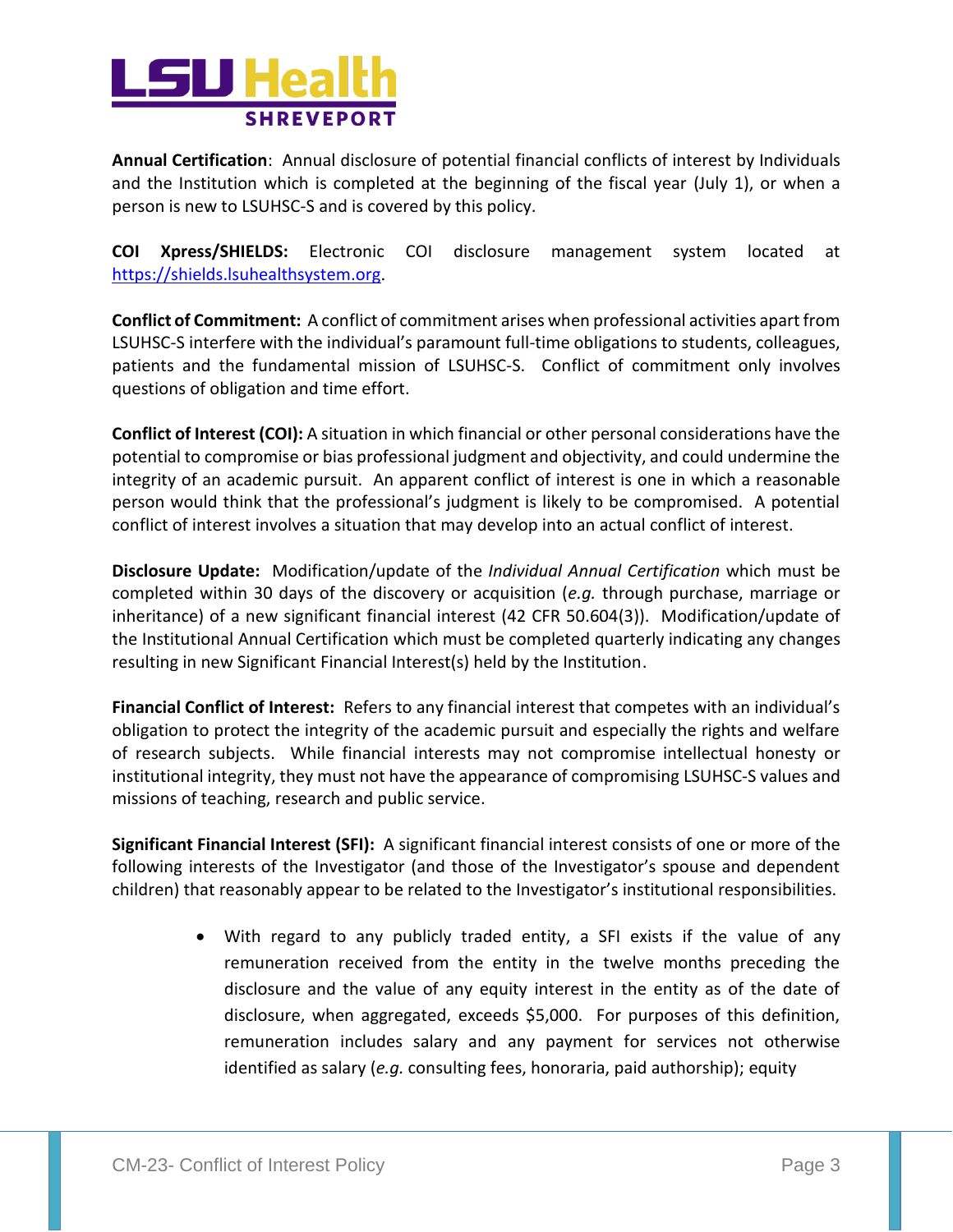

interest includes any stock, stock option, or other ownership interest, as determined through reference to public prices or other reasonable measures of fair market value;

- With regard to any non-publicly traded entity, a significant financial interest exists if the value of any remuneration received from the entity in the twelve months preceding the disclosure, when aggregated, exceeds \$5,000, or when the Investigator (or the Investigator's spouse or dependent children) holds any equity interest (*e.g*., stock, stock option, or other ownership interest); or
- Intellectual property rights and interests (e.g., patents, copyrights), upon receipt of income related to such rights and interests.
- *Travel Disclosures:* Investigators must disclosure the occurrence of any reimbursed or sponsored travel (*i.e.* that which is paid on behalf of the Investigator and not reimbursed to the Investigator so that the exact monetary value may not be readily available), related to their institutional responsibilities. Travel reimbursed or sponsored by a Federal, state, or local government agency, an Institution of higher education, an academic teaching hospital, a medical center, or a research Institute affiliated with an Institution of higher education need not be disclosed (42 CFR 50.603(2)). Travel to Investigator meetings for training and education of investigative study staff relative to the research need not be disclosed.

**Institutional Conflict of Interest:** Institutional conflicts of interest arise when the institution or its senior leadership have interests, financial or otherwise, that conflict with, or may have the appearance of conflicting with, their duty to ensure the integrity of institutional processes for the design, conduct, reporting, review, or oversight of human subjects research. Such interests may include, but are not limited to publicly and non-publicly traded equity, royalties, licenses, technology transfers, patent interests, investments, certain gifts when the donor has an interest in the research , or other financial interests held either by the institution or by its senior leadership (all individuals whose title includes Chancellor, Dean, Vice Chancellors, Counsel, and others determined by the Chancellor).

**Institutional Responsibility:** Investigator's professional responsibilities on behalf of LSUHSC-S, examples of which include teaching, research, service activities, and institutional committee memberships.

**Investigator:** Project director or principal Investigator and any other person, regardless of title or position, who is responsible for the design, conduct, or reporting of research.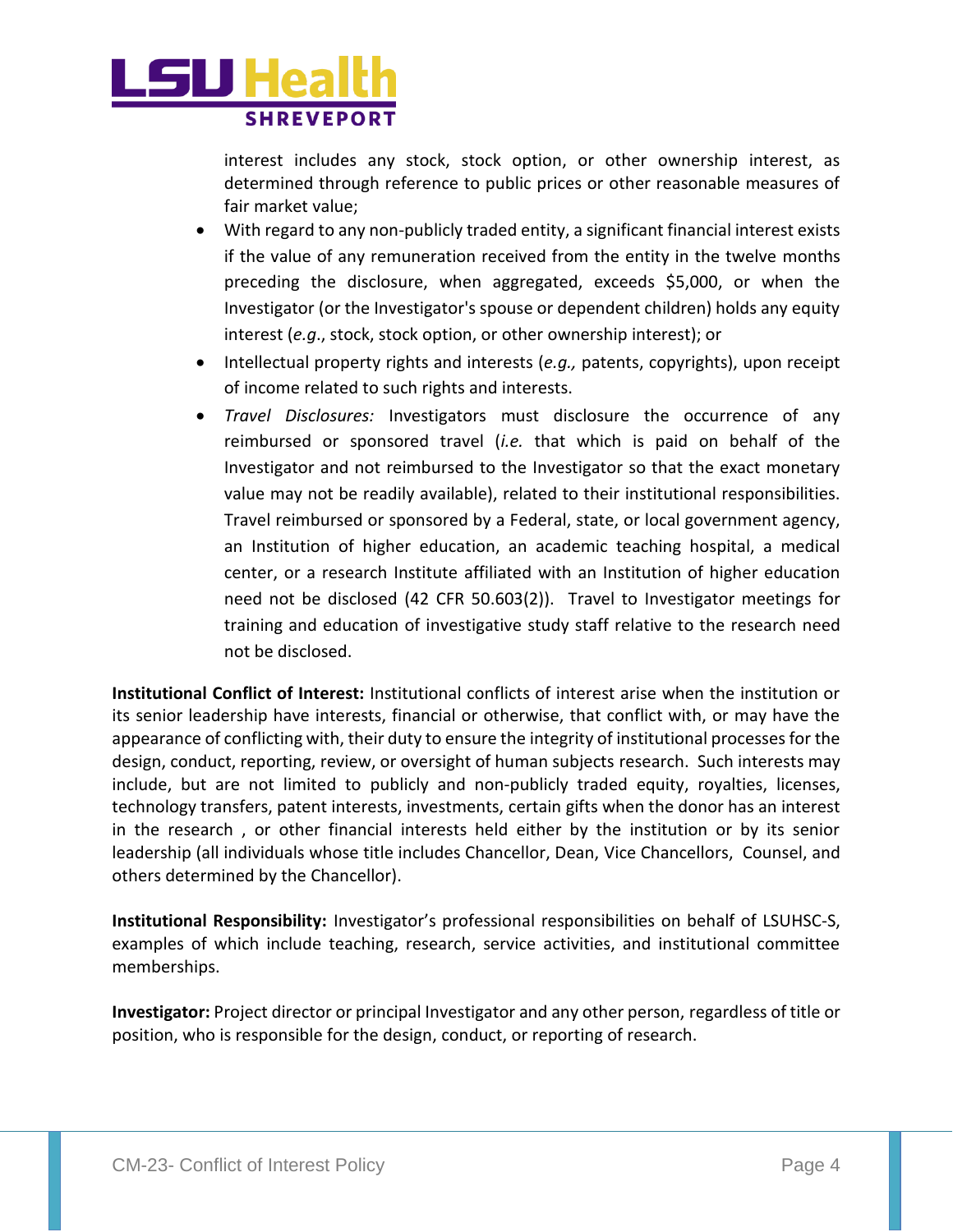

**Management Plan (MP):** A written agreement between a discloser and the Institution defining the actions to be taken to manage, monitor, reduce and/or eliminate a potential or real conflict of interest.

**Non-Financial Conflict of Interest:** Non-financial conflicts of interest may exist when an individual serves dual roles, such as healthcare provider and Investigator. Other interests such as publication, promotion or tenure, can also become conflicts of interest that may affect an individual's judgment. Membership in oversight committees such as the IRB as well as positions of authority may pose actual, perceived or potential conflicts of interest. Any position that includes responsibilities for the review and approval of research projects or contracts may potentially affect the design of, decisions made and/or action taken surrounding a specific study.

**Senior Leadership:** All individuals whose title includes Chancellor, Dean, Vice Chancellors, Counsel, and others determined by the Chancellor. Senior leadership of the institution is additionally covered by the institutional conflict of interest disclosure procedure.

# **PROCEDURE FOR DISCLOSING FINANCIAL CONFLICTS OF INTEREST**

All persons within the scope of this policy must submit an *Annual Certification* at the beginning of each fiscal year (July 1) using the electronic disclosure system COI Xpress/SHIELDS located at [https://shields.lsuhealthsystem.org](https://shields.lsuhealthsystem.org/) to disclose all financial conflicts of interest occurring within the 12 months preceding the date of the *Annual Certification* submission. This annual process shall be completed no later than two months after the start of the new fiscal year. Persons new to the Institution and within the scope of this policy who have not submitted an *Annual Certification* at the beginning of the fiscal year must do so before engaging in research.

All persons within the scope of this policy are additionally required to update/modify their *Annual Certification* within 30 days of discovery or acquisition (*e.g.* through purchase, marriage, or inheritance) of a new significant financial interest 42 CFR 50.604(3). This is completed with the COI Xpress/SHIELDS system as a *Disclosure Update* at the following site: [https://shields.lsuhealthsystem.org.](https://shields.lsuhealthsystem.org/) Instructions detailing the disclosure process can be found within the LSUHSC-S Legal Affairs and Organizational Integrity Standard Operating Procedure (SOP) LA101, *Financial Conflicts of Interest (FCOI) Management* located on the Legal Affairs website: [http://www.lsuhscshreveport.edu/legal.](http://www.lsuhscshreveport.edu/legal)

Additionally, at the time of each initial application for either an Institutional Review Board (IRB) study application or a research proposal submitted to the Office of Sponsored Projects and Technology Transfer (OSPTT), an initial conflict of interest attestation will be conducted within the electronic IRB Xpress system: [https://shields.lsuhealthsystem.org](https://shields.lsuhealthsystem.org/) or at the: [OSPTT website,](http://myhsc.lsuhscshreveport.edu/Research/OfficeforSponsoredProgramsandTechnologyTransfer.aspx) respectively, to determine the COI relationship, if any, to the proposed project.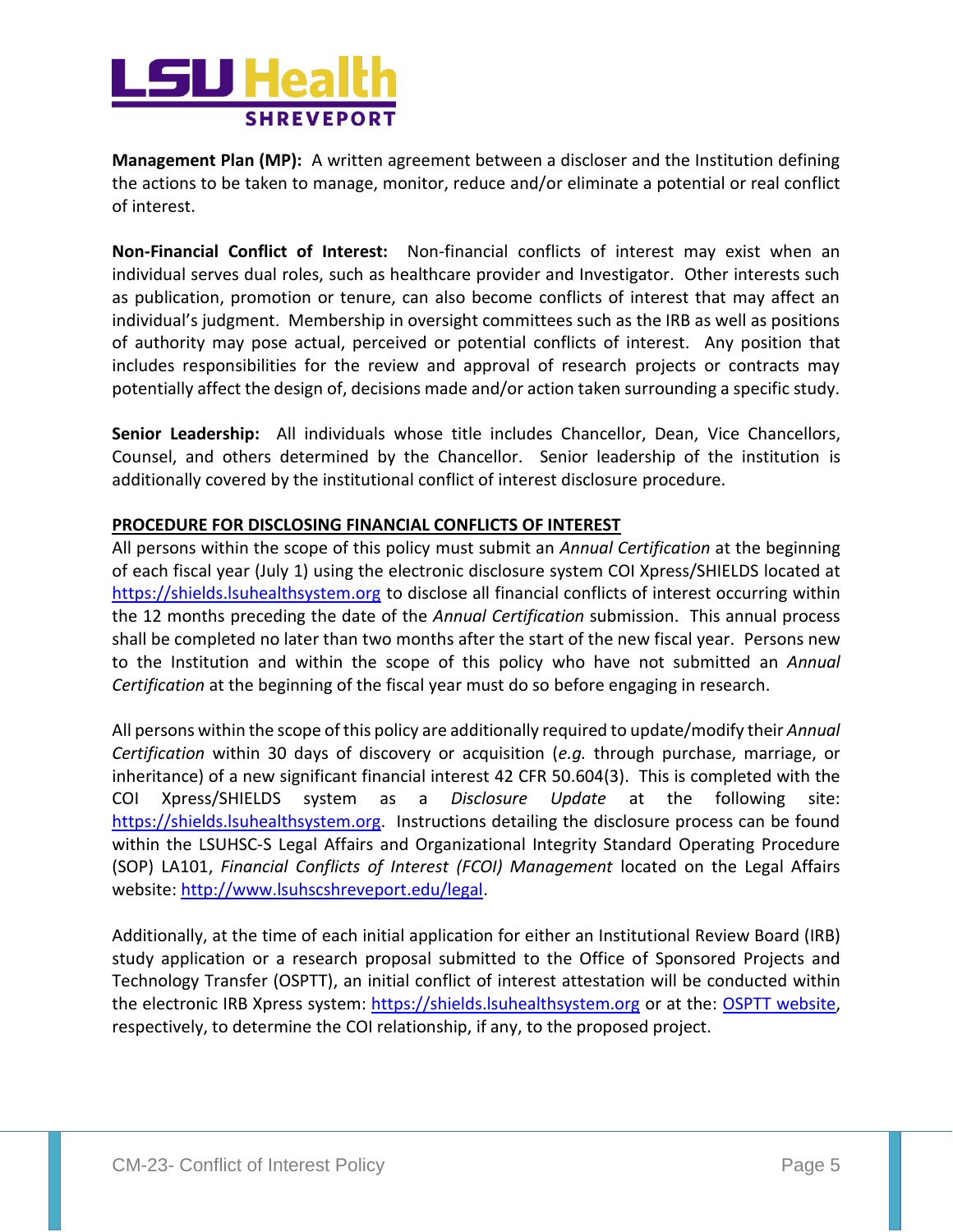

Each principal Investigator is responsible for ensuring all study personnel under his or her supervision involved in designing, conducting, or reporting of the research, comply with this policy and complete COI training prior to the disclosure.

## **DISCLOSURE REVIEW PROCESS**

### **Review and Evaluation**

Upon submission of the *Annual Certification* or *Disclosure Update*, the Office of Legal Affairs and Organizational Integrity will conduct an initial review of all disclosures involving Significant Financial Interests per 42 CFR 50.604(d). The determination of whether a potential SFI relates to Investigator research includes *e.g.* investigating value and type of all equity interests, remuneration, and intellectual property disclosures. If initial reviews determine the existence of a potential COI covered by this policy, it will be referred to the Conflicts of Interest Committee (COIC) for further review. The implementation and monitoring of any required Management Plan will be determined by the COIC. Additional information from the discloser regarding the SFI may be requested by the COIC at any time. The committee review process is detailed in SOP LA101, Financial *Conflicts of Interest FCOI Management* located on the Legal Affairs website: [http://www.lsuhscshreveport.edu/legal.](http://www.lsuhscshreveport.edu/legal)

In certain circumstances, the COIC may determine that the Investigator has presented compelling circumstances to justify allowing research to proceed despite the presence of a Conflict of Interest. Whether the circumstances are deemed compelling shall depend upon the following:

- the nature of the science;
- the nature of the Conflict of Interest;
- the amount of the Financial Interest;
- how closely the Conflict of Interest is related to the research;
- the degree to which the Conflict of Interest may be affected by the research; and
- the degree to which the Conflict of Interest can be effectively managed.

No "compelling circumstances" will be approved which may violate Federal regulations or result in actions detrimental to LSUHSC-S and the goals of this policy.

If the COI Committee determines that there are compelling circumstances, and the research should go forward despite the Conflict of Interest, then the COI Committee may allow the research to go forward and must include in any Management Plan the following:

- The compelling circumstances which support including the conflicted Investigator in the project:
- The stages of the research and the specific activities for which there are compelling reasons for the Investigator's involvement;
- The activities the Investigator will be allowed to perform; and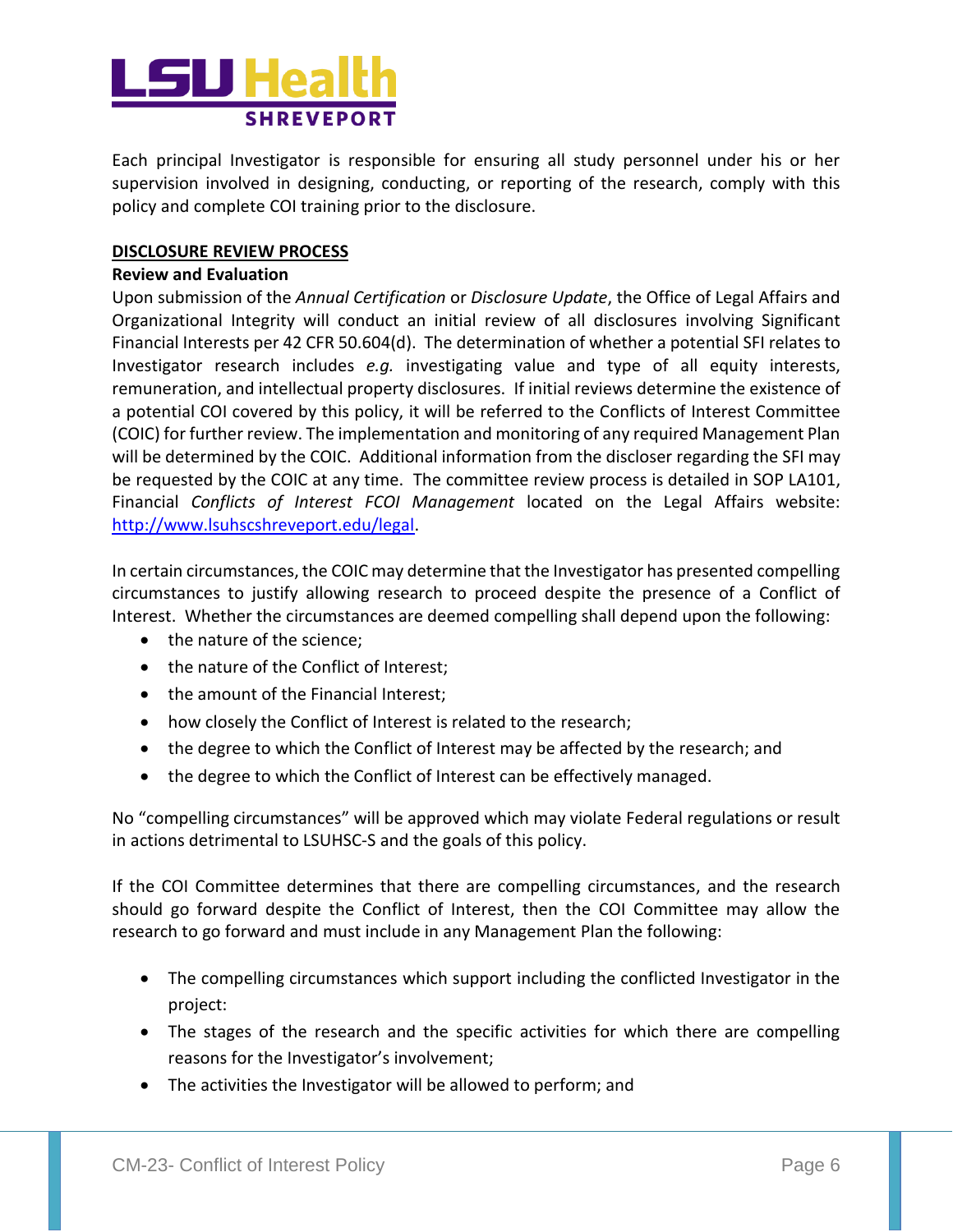

 Any management imposed to prevent the conflict from influencing or appearing to influence the outcome of the project and disposition to restrict the time of involvement to a minimum.

## **Management of COI**

In the event the COI Committee determines a Conflict of Interest exists, the conflict shall be addressed in a Management Plan. Potential ways to manage the conflict include, but are not limited to:

- Public disclosure of the FCOI;
- Disclosure of the FCOI directly to research subjects;
- Appointment of independent reviewers capable of taking measures to protect the design, conduct, and reporting of research;
- Reduction or elimination of the financial interest;
- Severance of the relationship(s) that create financial conflicts; or
- Other means to be determined by the COI Committee.

The Management Plan will be prepared by the COI Committee and a monitoring interval determined. All Management Plans will be signed by the COI monitor and then submitted to the Vice-Chancellor for Research or designee within 10 working days of completion of the proposed Plan, and a decision will be made to approve or disapprove the recommendations of the COI Committee.

If the proposed Plan is approved by the Vice-Chancellor for Research, or designee, it will further route for approval to the discloser, the discloser's department head and Dean of the School of the Investigator, the IRB if the plan involves human subjects research, the IACUC if the plan involves animal research, and lastly the Chancellor. If fully approved, the proposed academic pursuit will be permitted to move forward in the review process, as appropriate, and a monitoring interval will begin. Ultimately, in regards to human subject's research, the IRB retains final authority to decide whether the Management Plan satisfactorily protects human subjects, the IACUC retains final authority to decide whether the Management Plan satisfactorily protects research animals, and to allow for Plan approval. The Chancellor may decide to disapprove the Plan or research; however, if the IRB or IACUC disapproves, the Chancellor may not approve the research.

If the committee and/or the Vice-Chancellor for Research, or designee, decide not to approve the Management Plan, the disclosing individual will have the option to appeal this decision to the Vice-Chancellor for Research, or designee. The second level of appeal of an adverse decision will be to the Chancellor. The Chancellor will make the final decision to grant or deny the appeal of the Plan.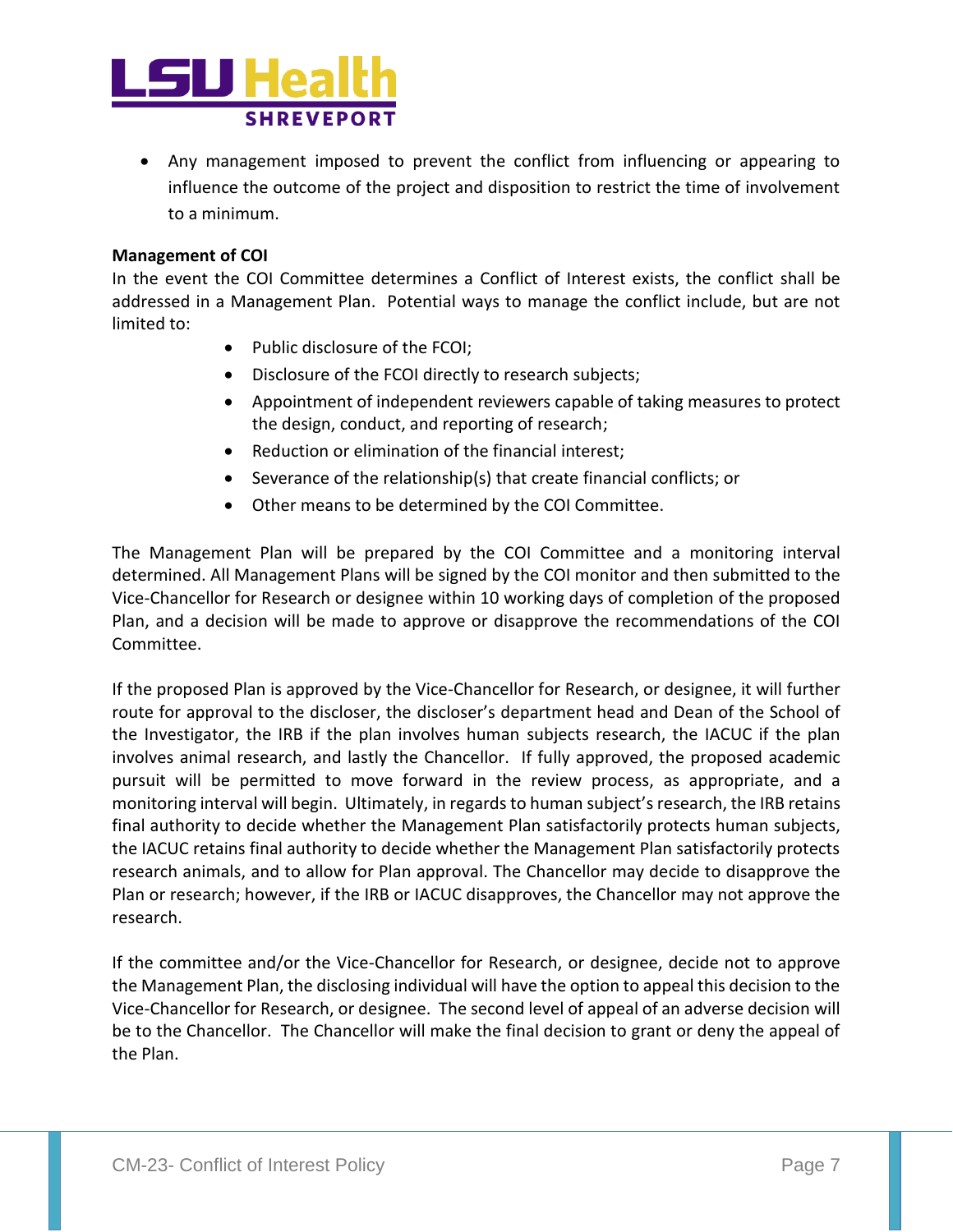

## **PROCEDURE FOR DISCLOSING INSTITUTIONAL FINANCIAL CONFLICTS OF INTEREST**

### **Institutional COI**

Institutional interests requiring annual disclosure include:

- Patent and royalty payments: including royalty payments and licensing fees, resulting from technology transfer, licensing, and similar business activities that, for each arrangement, exceed \$100,000 in the preceding twelve (12) month period;
- Non-publicly traded equity: equity and ownership interests of any amount in any for-profit entity that is not publicly traded;
- Publicly-traded equity: equity and ownership interests valued at greater than \$100,000.00 in the preceding twelve (12) month period in any publicly-traded, for-profit entity; and
- Gifts greater than \$100,000.00 when the donor has an interest in the research; and Financial Interests of Senior Leadership that exceed \$100,000.00.

Offices of Sponsored Programs and Technology Transfer, Legal Affairs and Organizational Integrity and Administration and Finance in cooperation with each other are responsible for completing an Annual Certification on behalf of the Institution, to determine if LSUHSC-S holds any patents or licenses or other financial interests related to human subjects research projects and to determine whether LSUHSC-S holds any interest in the sponsoring company or investment revenue. Disclosure Updates will be completed quarterly. These disclosures will be made utilizing COI Express/SHIELDS or equivalent form.

Institutional Significant Financial Interests will be reviewed and Conflicts of Interest managed, if necessary, in the same manner as Individual Conflicts of Interest.

### **Non-Compliance**

If an Investigator fails to disclose a conflict of interest or comply with this policy, it will result in Legal Affairs, in conjunction with the COI Committee, performing a *Retrospective Review* to determine if noncompliance created bias in research. This review is outlined in SOP LA101, *Financial Conflicts of Interest (FCOI) Management* located on the Legal Affairs website: [http://www.lsuhscshreveport.edu/legal.](http://www.lsuhscshreveport.edu/legal) If bias is found, a *Mitigation Report* will duly be completed to determine the impact on the research and to initiate corrective and preventive action.

*Retrospective Reviews* and *Mitigation Reports* are reviewed and approved by Legal Affairs, the discloser, the department head, dean of the relevant school, the Vice-Chancellor, or designee, the IRB for human subject research, and the Chancellor. Both the *Retrospective Report* and *Mitigation Report* will contain, but not necessarily be limited to, the necessary elements required per 42 CFR 50.605(a)(3)(B)(1-9).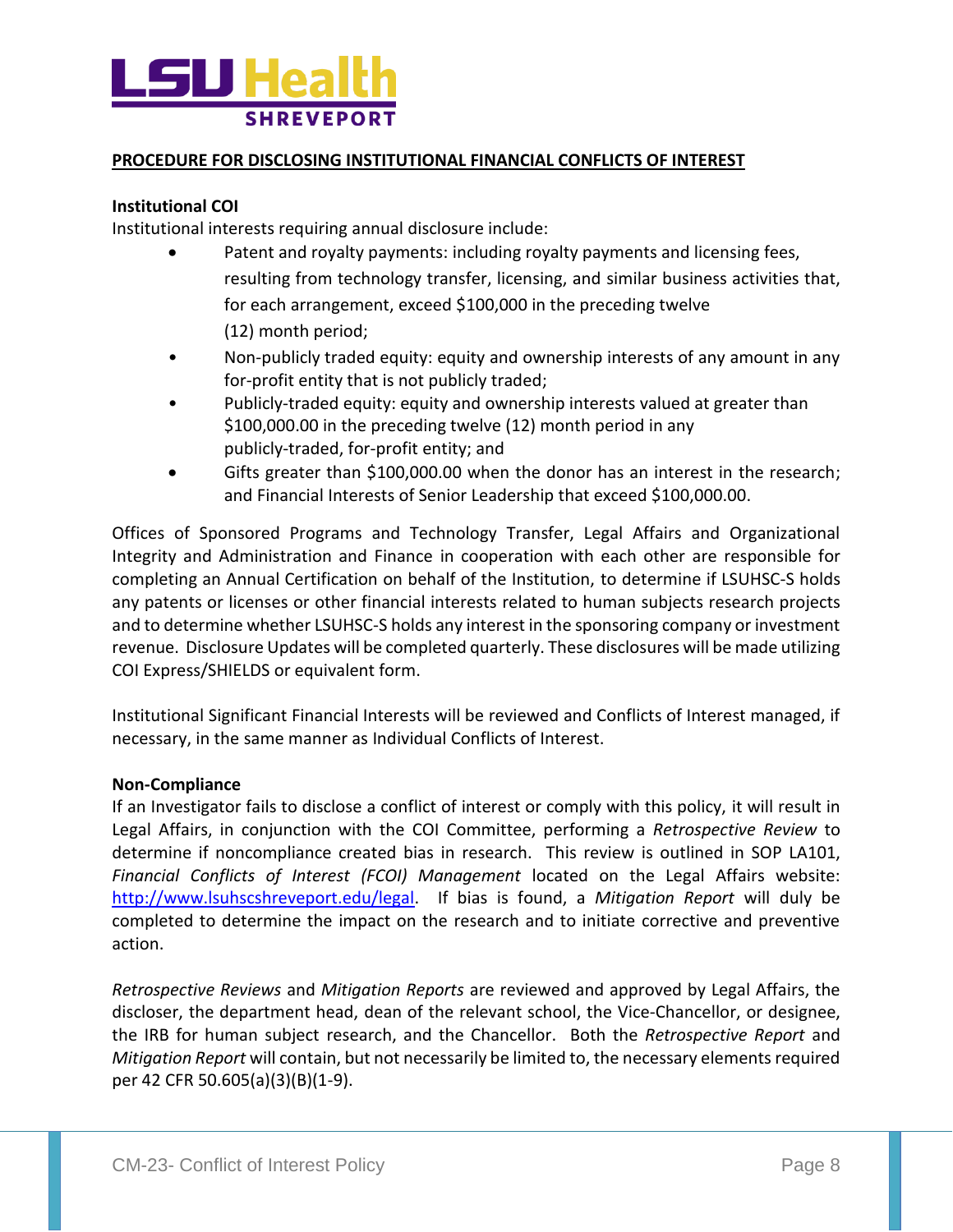

## **PHS Funded Research Reporting Requirements**

Actual or potential conflicts of interest in PHS funded research must be resolved in accordance with this policy prior to application submission to the PHS and prior to accepting any award or commencing any research activity. Additionally, before expenditure of any funds under a PHSfunded research project, the Director of OSPTT, or designee, shall attest to the PHS Awarding Component any FCOI report regarding any Investigator's Significant Financial Interest and that a Management Plan, as necessary, has been implemented. If it is determined that a FCOI is discovered within an ongoing project (*e.g.* a new Investigator is added to a project or was not disclosed or reviewed timely), LSUHSC-S will report *(Retrospective Review)* the FCOI with supporting documentation to the PHS within 60 days (42 CFR 50.605(g)(3)).

### **NSF Funded Research Reporting Requirements**

In the event the Institution is unable to satisfactorily manage a conflict of interest related to NSF funded research, OSPTT will notify NSF via the NFS FastLane System.

### **Training**

All individuals engaged in research, independent of funding source, must complete Conflicts of Interest training prior to engaging in research and prior to completion of an *Annual Certification*. Training must be completed once every four years, and immediately when any of the following circumstances apply:

- LSUHSC-S revises the conflict of interest policy or procedures in any way that affects investigator responsibilities.
- An investigator is new to LSUHSC-Shreveport.
- An investigator is non-compliant with LSUHSC-Shreveport COI policy or a Management Plan.

COI training is further detailed in SOP LA103, *Conflicts of Interest Training* located on the Legal Affairs website: [http://www.lsuhscshreveport.edu/legal.](http://www.lsuhscshreveport.edu/legal)

### **Confidentiality**

Appropriate steps shall be taken by LSUHSC-S to protect the confidentiality of the disclosures required by this policy. However, LSUHSC-S can make available, within 5 business days of a written request, identified FCOIs held by senior/key personnel per 42 CFR 50.605(5)(i)-(iv) on the LSUHSC-S website. Additionally, LSUHSC-S shall make COI information available when required by law, mandated by sponsoring entities, or when necessary to carry out the purpose and administration of this policy.

### **Records**

All FCOI records will be maintained for a minimum of 3 years, from final expenditure report date submitted to the Public Health Service, from study termination or completion date, or the resolution of any government action or litigation, whichever is later.